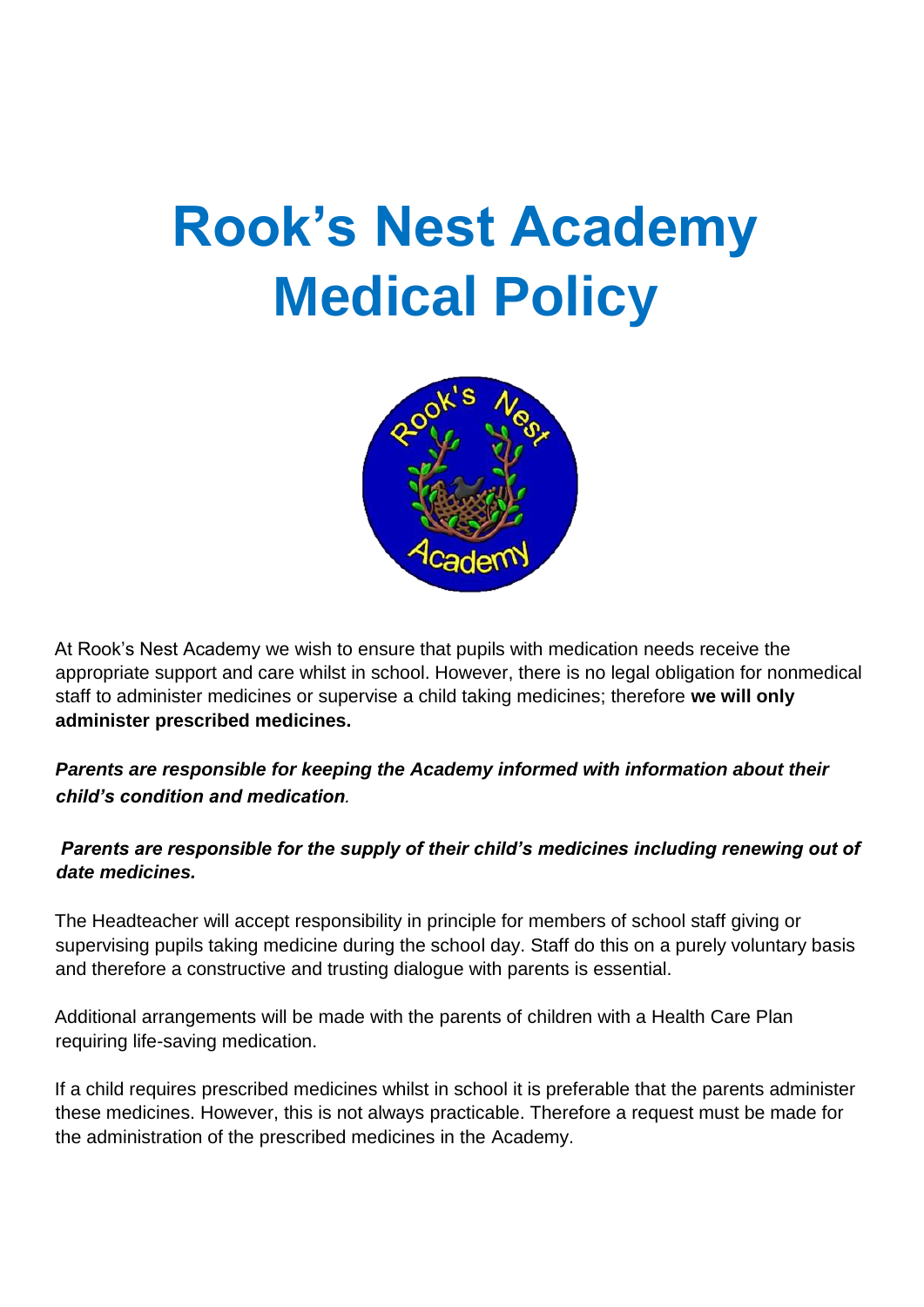Each request will be considered on its individual merit and referred to the Headteacher. Requests must be made by completing an Administration of Medicines/Treatment Consent Form which is available from the Academy Office.

Once completed these forms will be kept in the Academy Office and must be reissued by the parents each time there is a change in medication or dosage, or on an annual basis for the administration of creams and inhalers.

## **Guidelines**

The following safeguards should be observed in any case where the Headteacher agrees to accept responsibility for administering of medicines to children. The Headteacher will only accept this responsibility if the parent/guardian signs an Academy Indemnity Form.

- A consent form for the Administration of Medicines/Treatment should be completed by the parent/guardian. Then each item of medication must be delivered to the Academy Office by the parent/guardian and handed in to an appropriate adult. Parents are strongly advised to speak to the Academy Medical Officer, Mrs Steel. The medication should be in the secure and labelled container it was dispensed in to verify information about who the medication was prescribed for, the frequency and amount of the dosage. Parents must be aware of storage requirements and expiry date, which again should be imparted to Mrs Steel.
- Following this the medication should be brought in daily by the parent/guardian in the secure and labelled container it was originally dispensed in.
- All medicines should be handed over daily to the Medical Officer or an appropriate adult in the Academy Office and should be collected at the end of the day by an adult where appropriate.
- Medicines should be clearly labelled with the child's name, contents and dosage.  $\overline{A}$  record of medications and dosages will be kept in the Academy Office.
- Wherever possible medicines will be self-administered under adult supervision a record of dates and times will be logged.
- Where a child is known to be suffering from a long term illness the Academy will liaise with Parents/Carers and the School Nurse Service to produce a Care Plan which will be updated regularly.
- All medication will be stored safely either in the fridge in the Academy Office or in the medicine box in the Academy Office. All medication, except inhalers, must be recorded on the appropriate Administration of Medicines/Treatment Consent form kept in the Academy Office.
- As from 1<sup>st</sup> October 2014 legislation has been passed to allow schools to keep small quantities of salbutamol inhalers on their premises for emergency use in the treatment of acute asthma attacks. Prior consent will be obtained from the parents through the use of a form to enable academy staff to administer these inhalers when children do not have their own on site in the academy.

## **Class Teachers and Administration Staff will ensure children have access to inhalers/ medicines during the day and on any off-site visits.**

**Please note that the Academy will not administer any medicines which are not prescribed by a medical professional. This includes Calpol, headache tablets, cough sweets or any medication containing Ibuprofen.**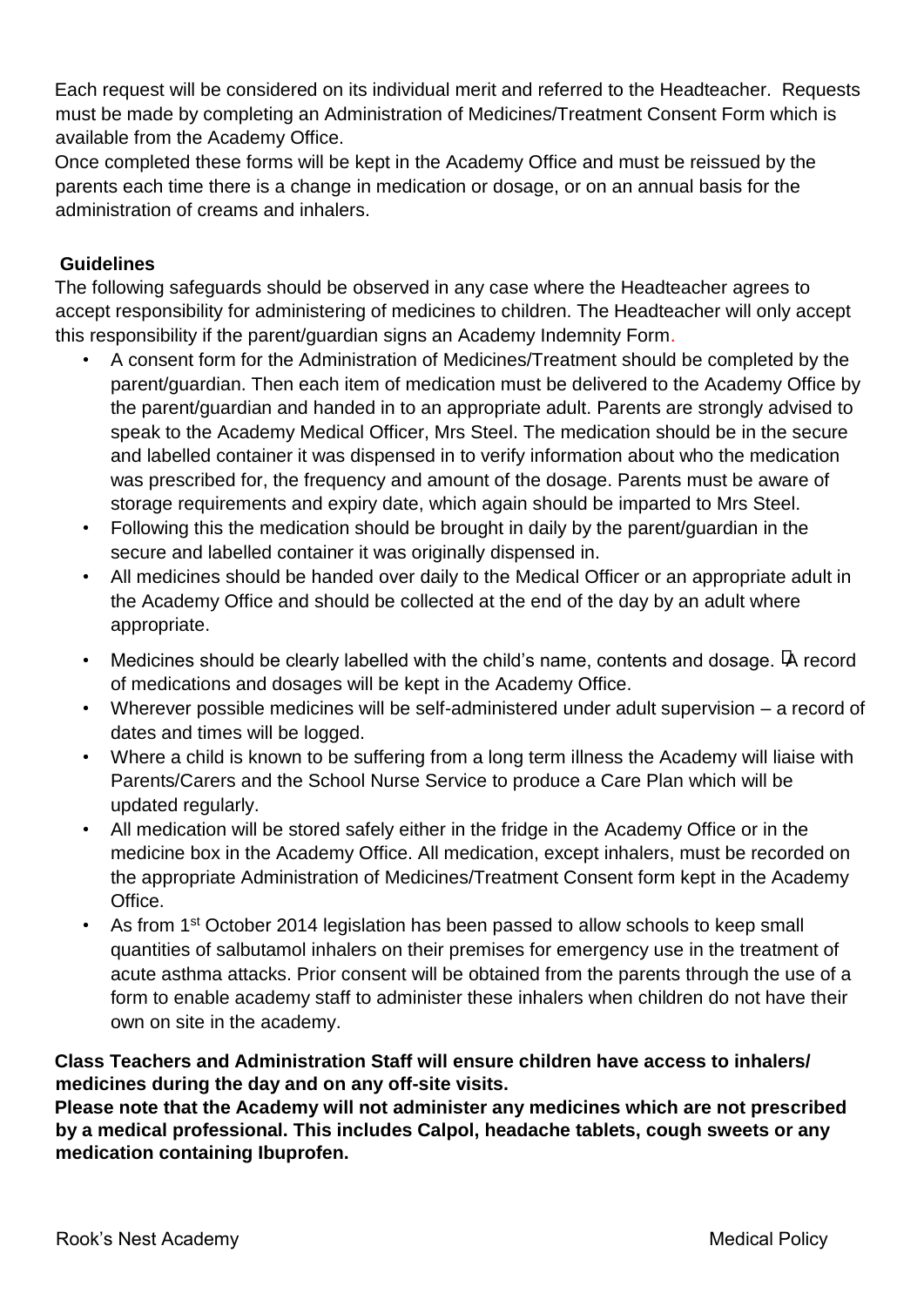#### **Allergies**

Information and photographs of all children who suffer from an allergy will be displayed in the Staffroom and Academy Kitchen. All staff will be informed of the individuals involved. Class Teachers are issued with medical information on all the children in their class. Rook's Nest is a **nut free** school due to numerous nut allergies. We value parent support in providing nut free packed lunches in school and on trips.

#### **Administration of Medicines**

- The Academy has a Medical Officer, Mrs Steel, who will principally administer medicines to children. In her absence medications may be administered by another responsible adult from within the Academy. Where there is a Health Care Plan in place for a specific child other staff may administer the appropriate medication having undergone training by the appropriate agencies. All Teaching Staff undertake Epi pen and Epilepsy training annually by the School Nurse.
- If a child refuses to take medicines, staff will not force them to do so, and will inform the parents of the refusal as a matter of urgency. If the refusal to take a medicine results in an emergency, the Academy's emergency procedures will be followed.
- Academy staff will not dispose of medicines. Medicines which are in use and in date should be collected by the parent at the end of each term/half term. Date expired medicines or those no longer required for treatment will be returned immediately to the parent for transfer to the local pharmacy for safe disposal.

#### **Sickness and Infection**

The Academy follows the HSC Public Health Agency guidelines where there is an identified illness/infection.

- In the case of pupils with sickness and diarrhoea the parent should inform the Academy as soon as possible and the child should remain absent from the Academy for 48hours after their last bout of illness.
- In the case of pupils with other infectious diseases we will follow the HSC quidelines with regard to the period of absence required or notification procedures for infectious diseases.

#### **First Aid**

First Aid boxes are located around the Academy. There is one in Foundation Stage, Key Stage 1 and Key Stage 2. There are also two portable bags containing equipment – one is used by Lunchtime Staff and one is taken on visits by staff. When outside visits are arranged we ensure that there is always at least one qualified First Aider on the visit.

The Academy is lucky enough to have a many members of staff who volunteer to train in First Aid. Working with those children under 5 years of age we also have the correct number of staff required to have the Paediatric First Aid qualification.

A large proportion of the staff are 'Team Teach' trained – which is a recognised positive handling technique used to safely support children in crisis.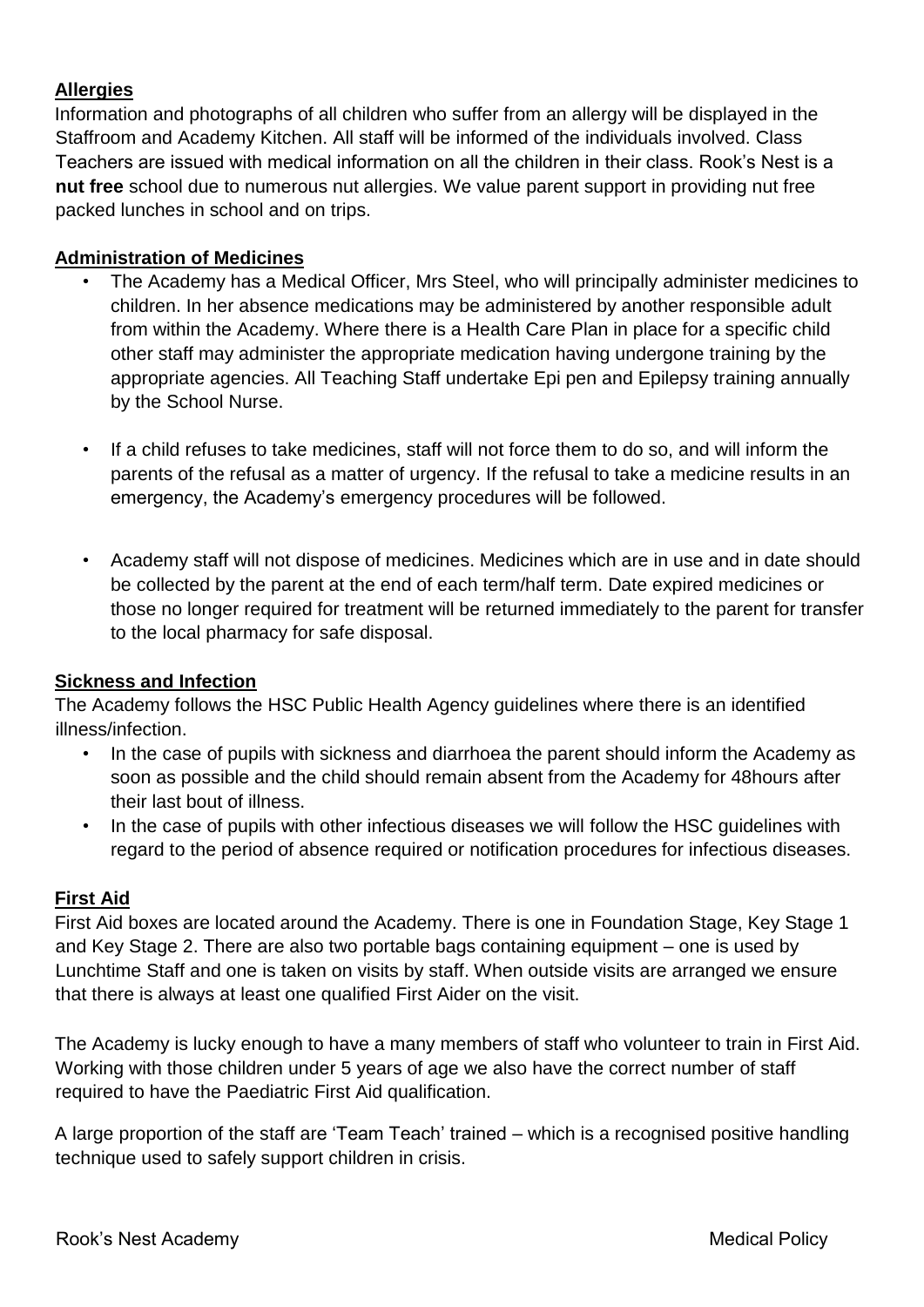Academy procedures will always be followed in the case of illness, accident and emergency. All accidents will be recorded in the Academy Accident Book which is located in the Academy Office. EYFS are required to record all accidents in their own book and this is kept in the Foundation Unit.

#### **Academy procedures**

- If a child is feeling unwell the teacher should make a judgement on the situation and consult with Mrs Steel/ Senior Management before contacting the parent.
- In the case of an accident the child should be checked by a qualified First Aider. Tany member of staff checking a child's injuries should adhere to the Academy Intimate Care Policy.
- In the case of a head injury the parent should always be notified by telephone which is followed up by a 'banged head' letter. Parents / Carers should be given the option to come and collect or check the child for themselves.
- If the child has been vomiting or is clearly unwell the parent should be contacted and asked to collect the child as soon as is reasonably possible. A nominated person can collect on the parent's behalf e.g. Grandparent
- This policy has been prepared following DfE guidelines in the document Supporting children at school with medical conditions (December 2015).

## **Covid 19 Amendments**

## **https://www.gov.uk/government/publications/actions-for-schools-during-thecoronavirusoutbreak/guidance-for-full-opening-schools**

The Academy is following all recommendations according to Public Health England these are the basic measures which make up the academy Risk assessment and subsequent procedures.

- a requirement that people who are ill stay at home
- robust hand and respiratory hygiene
- enhanced cleaning arrangements
- active engagement with NHS Test and Trace
- formal consideration of how to reduce contacts and maximise distancing between those in school wherever possible and minimise the potential for contamination so far as is reasonably practicable

Children or staff members who are displaying symptoms will be isolated within school until they can be picked up and taken home. They will then follow the NHS test and track measures including isolating for two weeks following a positive test.

In school Children who require access to medicines such as Ventolin Inhalers will be as follows: KS2 Children will have responsibility for their own inhalers, keeping the medicine in their classrooms and taking it outside with them during break times and PE sessions.

KS1 children's inhalers will be kept with the class teacher and taken outside during break and PE session.

Additionally there will be additional Ventolin inhalers and EpiPen (for anaphylaxis) located in the first aid pack.